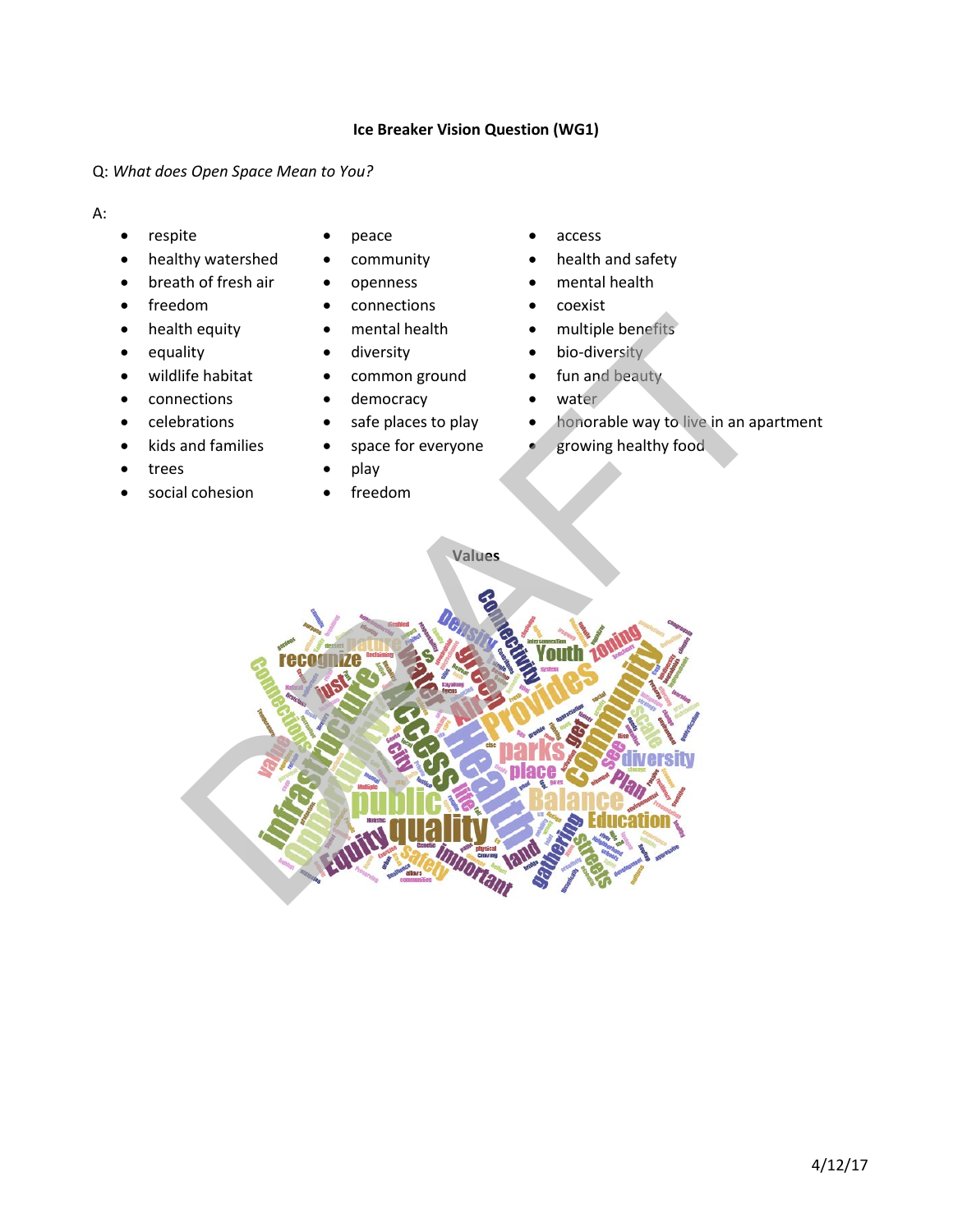# **Priorities** Communities Conservation Ø **V** focus<br> **CCOSYSTEM** Z,  $\mathcal{L}$  and  $\mathcal{L}$ see approach RAFTER SCRIBBERG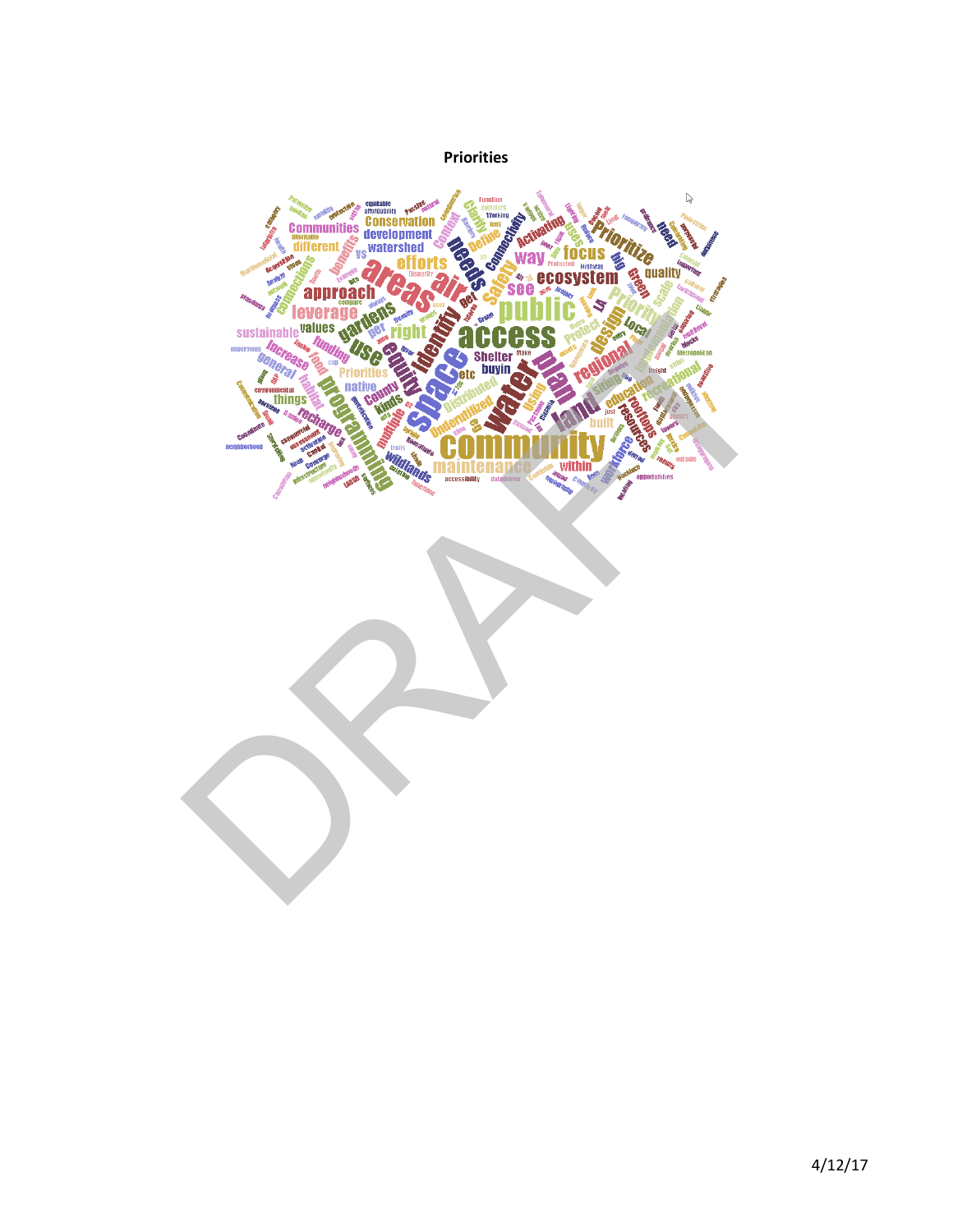#### **Group 1 (Blue)**

#### Q: **Values**

#### A:

- Finite, public
- Health, Access
- Equity
- Balance Active / Passive
- Connectivity
- Holistic access
- Historically wrong (righting)
- Mitigation
- Justice
- Enhancing
- Networks / design
- Underutilized public
- Quality of life
- Water storage / capture
- Presentation
- Preserve
- Public Infrastructure
- Vital / Infrastructure
	- o Growing City
- Private / public Open Spaces
	- o E.g. Rooftop gardens
- Better access
	- o (aging populations / disabled)

# Q: **Priorities**

- Access and Safe Passages
	- o Connections overlap with mobility plan
- Correlation with environmental benefits
	- o Water, air, shade
- Focus on coordinating efforts
	- o Buy-in inter/intra agency -> multilevel
	- o Community buy-in
	- Communication strategies
		- o Branding, marketing
		- o Case studies of successful community efforts
- **Metrics** 
	- o LA County needs assessment
	- o RAP
	- o Re-evaluate parks per [acre?]
- Context is important
	- o Public safety
	- o Lighting
- Enrichment and Education
	- o Storytelling
	- o Celebrating the parks
	- o Decent parks
	- o Programming arts and cultural programming
- Capital / Funding
	- o Focus on underutilized parks
		- **Park activation**
- Analyze policies in existing plan (70's) and compare to implementation results Connection with environmentation the contract of the state of the set of the state of the state of the state of the state of the state of the state of the state of the state of the state of the state of the state of the st
	- Implementation tools
	- Identify priority areas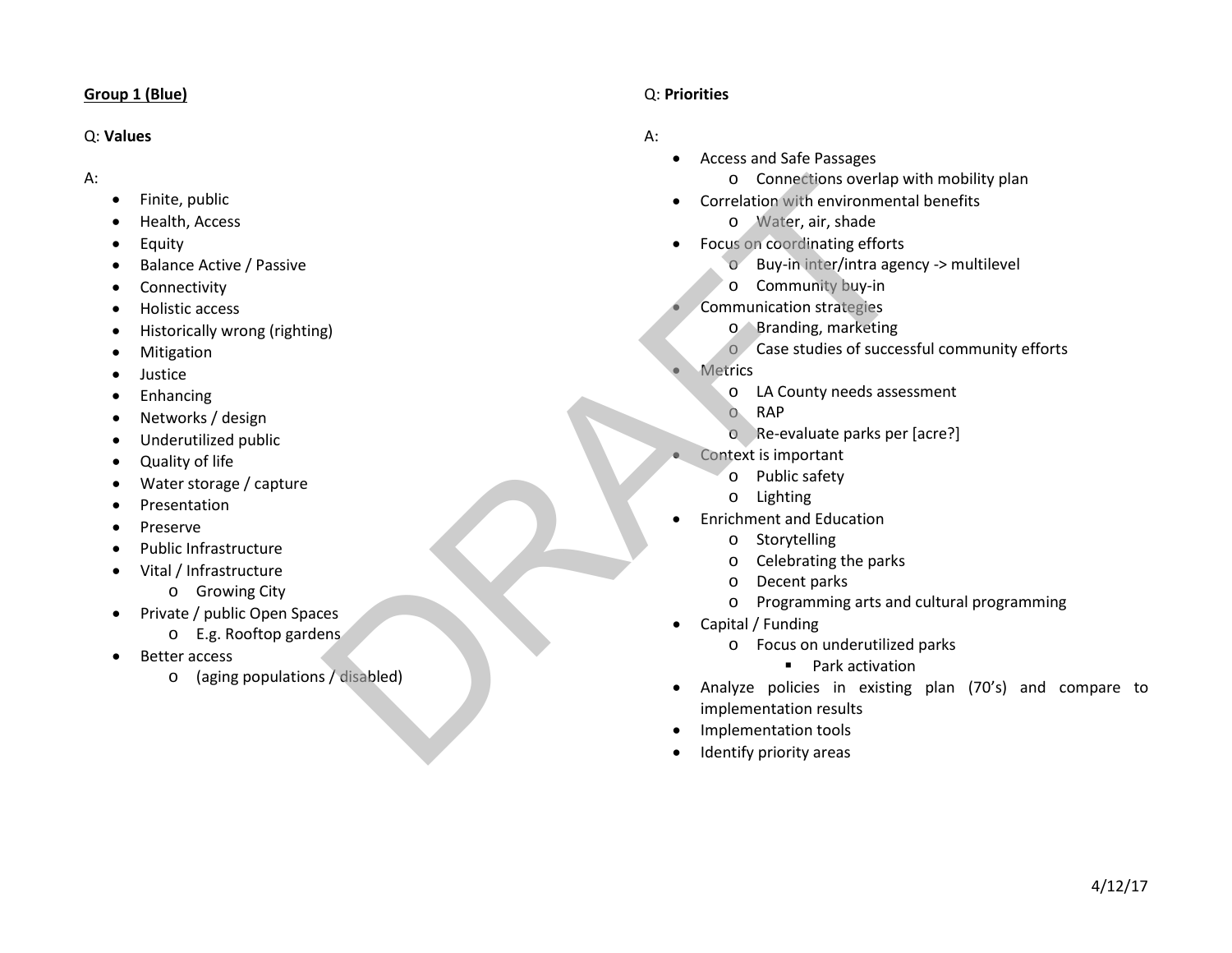- Prioritizing areas in need (race inequalities) "every person of all background should be able to walk to a park within 10 minutes" e to walk to a park within 10 minutes"<br>I land acquisition<br>lors<br>e.g. graffiti walls, skate parks)<br>w.y.in<br>w.y.in<br>t, t, alleys network as Open Space<br>ies to urban green efforts<br>system
- Encourage political will for land acquisition
- Quimby
- Parks Master Plan
- Adaptive
- Multiple benefits
- Wildlife and wildlife corridors
- Safety
- Maintenance of parks
- Pride in the parks
- "friends of" groups
- Diverse uses
- Programming
	- o Sports
- Equitable distribution
- Community engagement
- Designate wildlife habitats
- Transformational spaces (e.g. graffiti walls, skate parks)
- Community context and buy-in
- Consciously consider street, alleys network as Open Space
- Anti-displacement strategies to urban green efforts
- Land-use
	- o Joint use
	- o Zoning context
- Half of all street network turned into parks
- Connected OS network
- Citywide- color coded park system
- Connecting schools with greenway
- To have the best parks in the world
- Every person has access
- Every person in the city be/think/act green
- Have densest areas be the most creative with our park spaces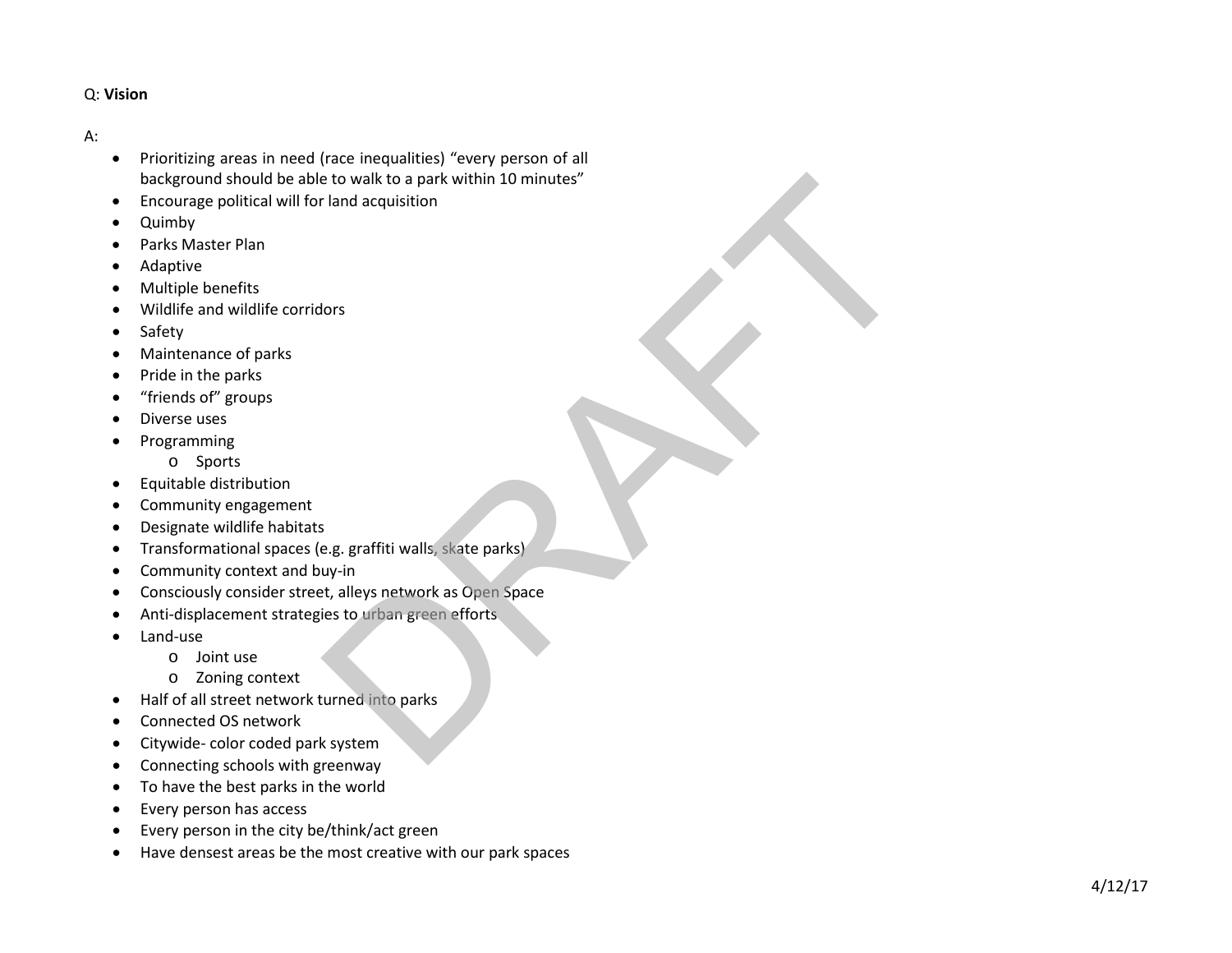## **Group 2 (Yellow)**

#### Q: **Values**

- A:
- Parks provide a quality of life element
- Density with respite is important
- Retreat for apartment homes
- Provides social space
	- o Community gathering
- Provides opportunity for physical health
	- o Exercise via walking paths, amenities, sports fields
- Contributes to good mental health
	- o Space for creativity
	- o Being able to see "green"
	- o Diversity of uses / flexibility
- People care about what they see / experience
	- o Develop environmental stewardship for youth
	- o Youth responsibility
	- o Kayaking gives new appreciation for the river
- Neighborhood mobility / local recreation
- Provides Safe Harbors
	- o Where else would children play?
- What is Open Space?
	- o Includes green streets
	- o Activating streets
	- o Connectivity
- Multiple benefits of parks
	- o Connections
	- o Water
	- o Sense of place
	- o "green lasagna"
		- **Air quality**
		- Community scale
		- Project scale

# Q: **Priorities**

- Unused airspace, abandoned right of way
	- o Maximize space
- Activating spaces
	- o Rooftops
	- o Air rights
	- Community gardens on public / utility right of way
	- o School yards
- Balance Open Space with displacement and gentrification Finance Internation of the river of the semantic space<br>
and the semantic control of the space<br>
of Air rights<br>
of Control of School yards<br>
of School yards<br>
al health<br>
and health<br>
and health<br>
space of the river<br>
of the river
	- Affordable housing
		- o Incorporate Open Space
	- Height / Density vs Open Space
	- Equity
		- Park Disparity, prioritize "park poor" neighborhoods
		- o Example: County LA River Working Group
			- Reduce Barriers to entry for various groups
	- Open Space Zoning vs Use
		- o Open Space on any zone / land
		- Parks are always "by-right"
			- **Look at Cornfields project on commercial land**
		- o Interim uses, community gardens
			- See South Los Angeles Community Garden
	- Ephemeral Use
		- o Ciclavia
		- o e.g. dotted lines to identify "temporary" paths on plans
		- o farmers markers
		- o Metro stops as "green" assets
	- Improving access
		- o "Make public access public"
	- **Acquisition** 
		- o G2 parcel and Alt 20
		- o Activating areas not zoned for Open Space
	- Maintenance of Open Space
		- o Identify funding to protect areas as Open Space
	- Prioritize areas for Open Space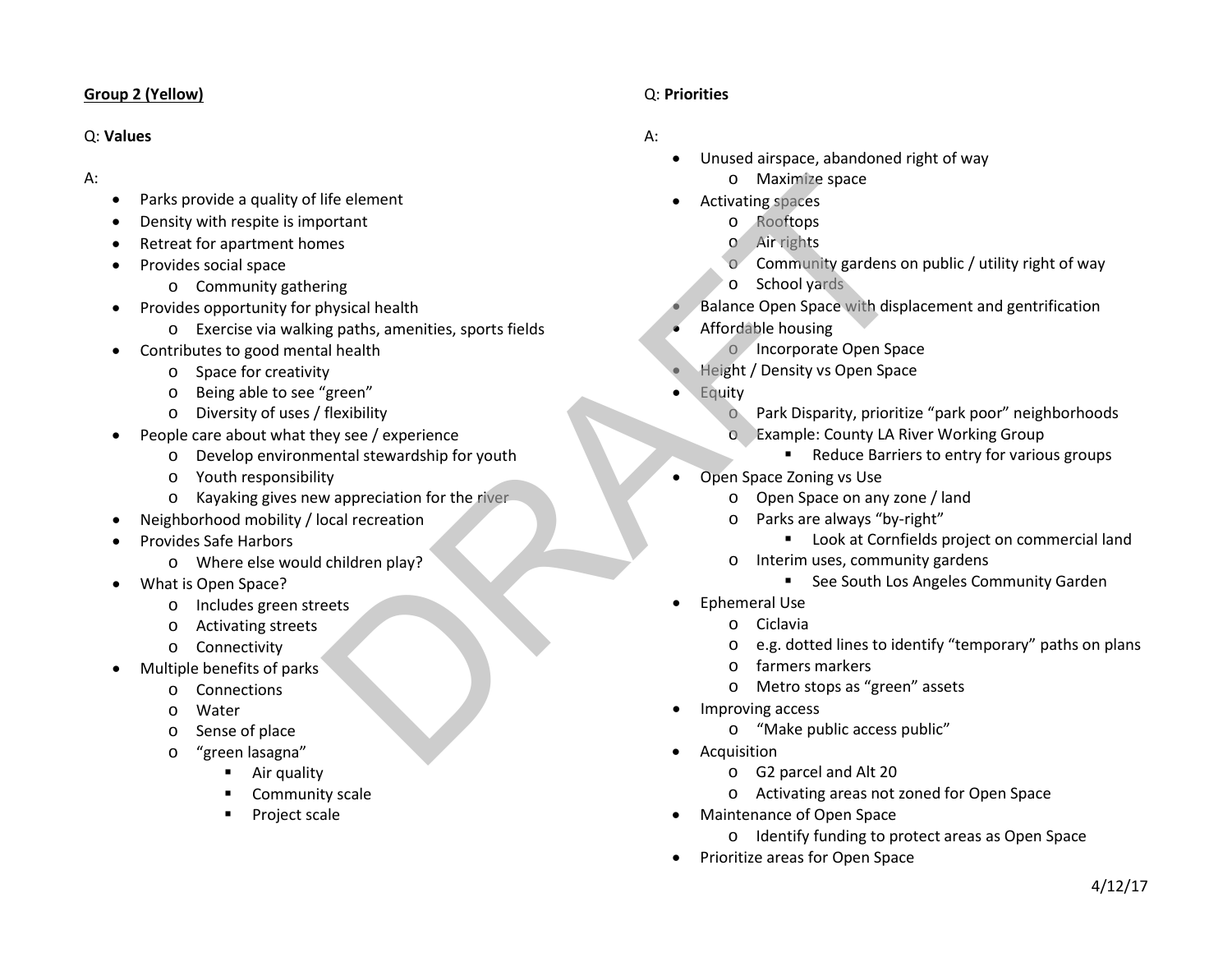- o Identify connections and priority areas
- Ecosystem services
	- o Converge wildlands, trails, watershed
	- o "Metropolitan" ecosystem and network (see "Emerald Necklace" Plan)
- Native Plant health ecosystem
- Funds not just for development but for programming
- Land use and land values
	- o e.g. Protected tree ordinance lowers land values
- Public vistas / view
	- o Access and affordability
- Highway overpass parks / "cap parks"
- Underutilized lots
- Using right of way median strips and underpasses (see Mexico city)

# A:

• Everyone in Los Angeles has access of lives within a ¼ mile of a park or opportunity to connect with nature that serves and celebrates the needs and character of the community. Identify partnerships and potential sites and air space and opportunities to activate and convert underutilized land for the public benefit. tem<br>ment but for programming<br>e ordinance lowers land values<br>bability<br>"cap parks"<br>n strips and underpasses (see Mexico<br>as access of lives within a  $\chi$  mile of a<br>connect with nature that serves and<br>character of the communit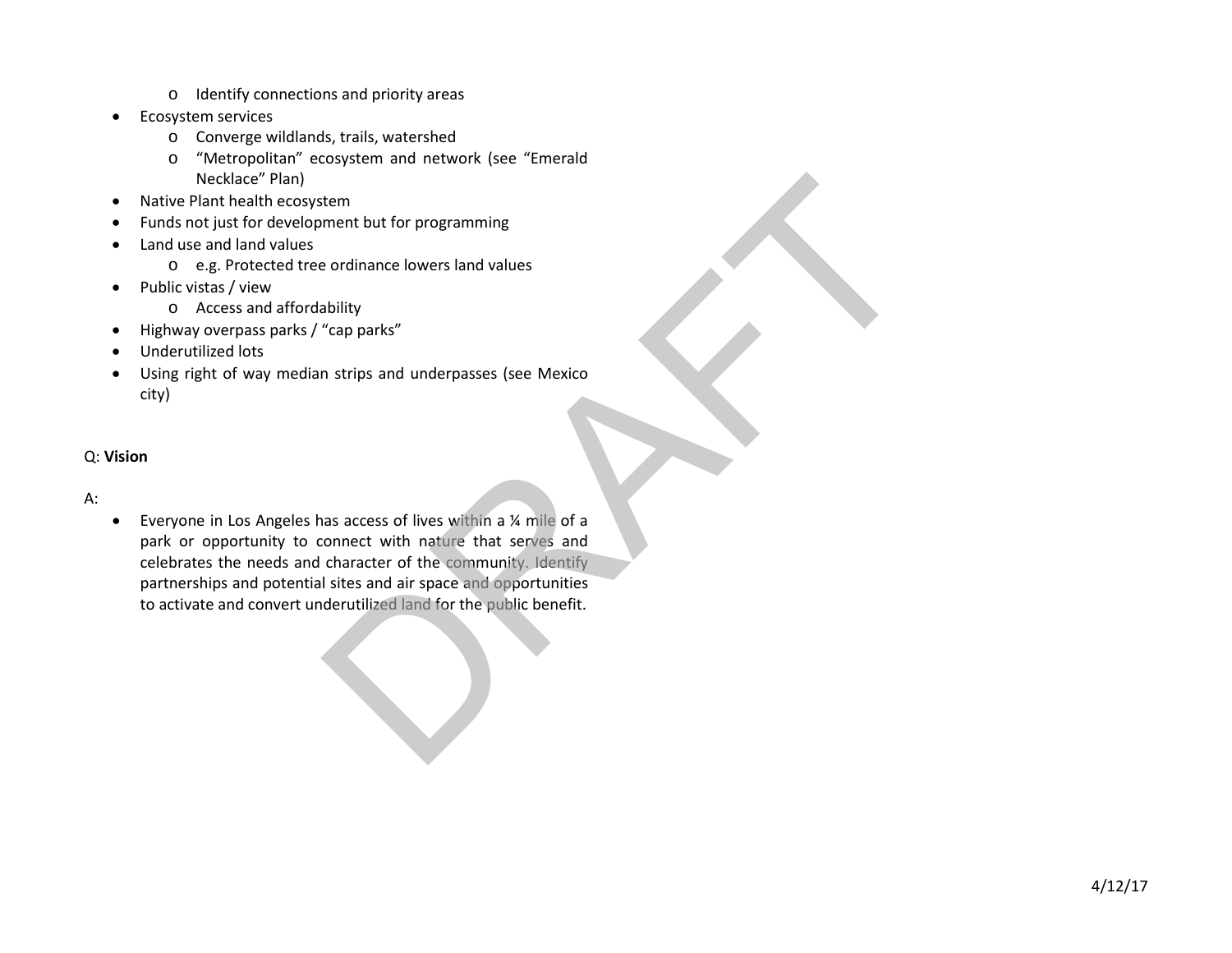## **Group 3 (Green)**

#### Q: **Values**

#### A:

- Recognize interconnection between human activity and wildlife protection Figuity (connectivity, ensuring is a considered in the conservation of particular terms of the simulation of particular terms of the property of the property of the property of the property of the property of the set of th
- **Connections**
- Fresh air
- Break from built environment
- Health, biodiversity, resiliency, microclimate
- Genetic diversity
- Street system inclusion, urban forestry
- Balance access to wilderness
- Great equalizer
	- o Impact on health education personal safety
	- o Intrinsic
- Provides opportunity for different types of households
- Rise to the challenge of effecting timely change
- Sanctuary and relief
- Opportunity to bridge silos (schools, joint use)
- Toll for equity
- **Community** 
	- o Spaces for gathering health improvements

## Q: **Priorities**

- Compatible siting
- Equity, Connectivity, ensuring access
- Small scale neighborhood parks
	- o Passive / active recreational opportunities
	- o Distributed approach is an equitable approach
- Distributed parks larger regional approach
	- o Leverage multiple benefits
	- o Water conservation
- Define equity
- Set priorities by type / category
- Habitat protection
- Park user education
- Multi-beneficial / purposeful
- Leverage resources joint use opportunity
- Context sensitive siting, scale, design
- Water Conservation
- Creativity think outside the box
- Coordinate / leverage resources / efforts
- Design standards
- Define equity (data-driven disaggregate)
- Access definitions
- Protect habitat blocks
	- o Keep natural topography
	- o Limit infrastructure and impervious surfaces
	- o Linear parks
	- o Pathways and corridors (within Open Space areas)
- Connectivity to regional lens abutting areas
- Pedestrian / accessibility
- LAUSD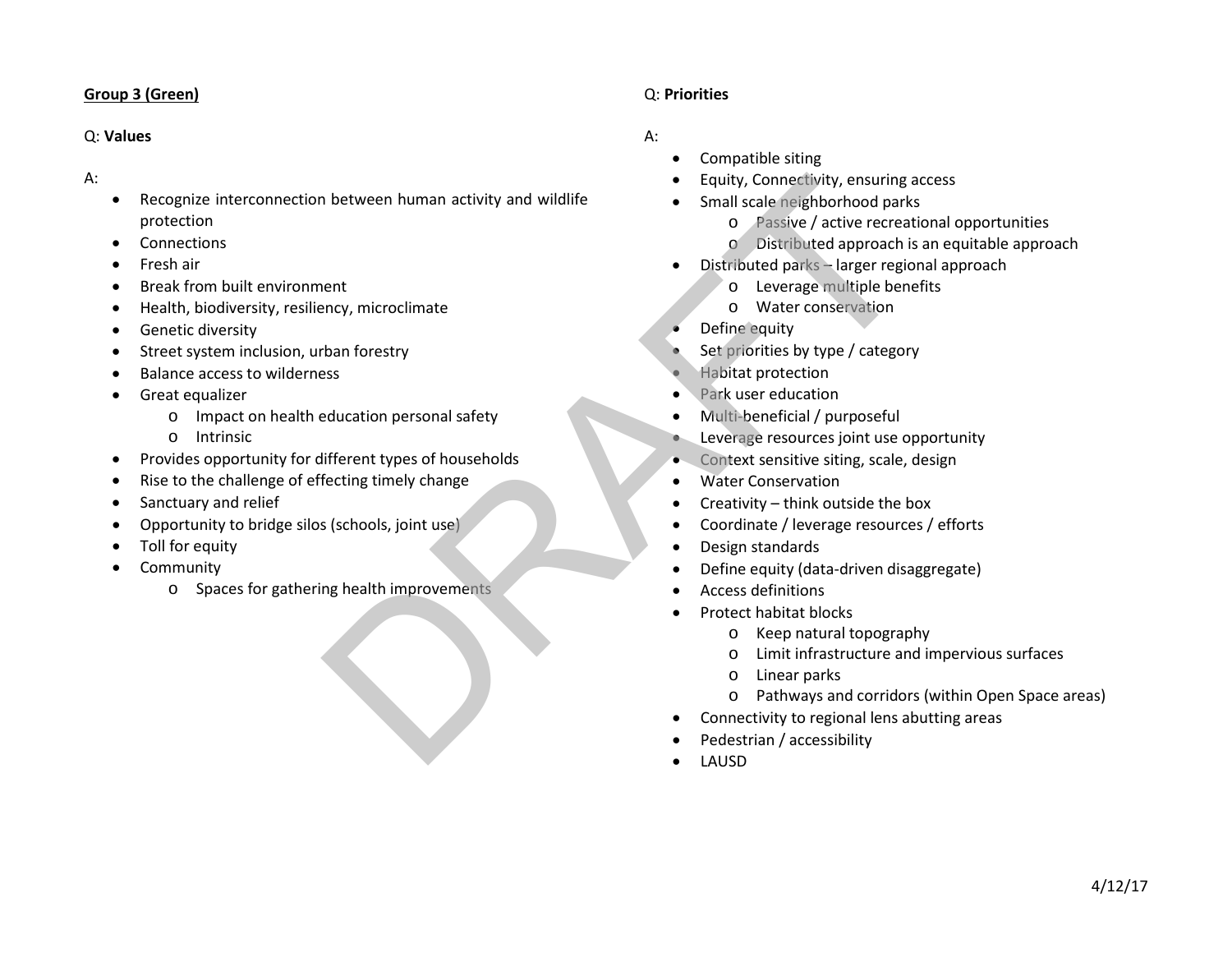- Native / fauna
- Every resident has safe access to a park and regular opportunities for a range of experiences. rest to a park and regular opportunities<br>
Angeles<br>
Angeles<br>
access – incentivize<br>
md trends<br>
replacement<br>
e replacement<br>
CR-R and CR and CR and CR and CR and CR and CR and CR and CR and CR and CR and CR and CR and CR and C
- Opportunity to redefine parks
- Creation of a resilient Los Angeles
- Base of how [???]
- Protect and develop more Open Space
- No cars / transit oriented access incentivize
- Adapts to changing land and trends
- [MORE???]
- Tool for connectivity (rivers, Ballona)
- Trees protected, mitigate replacement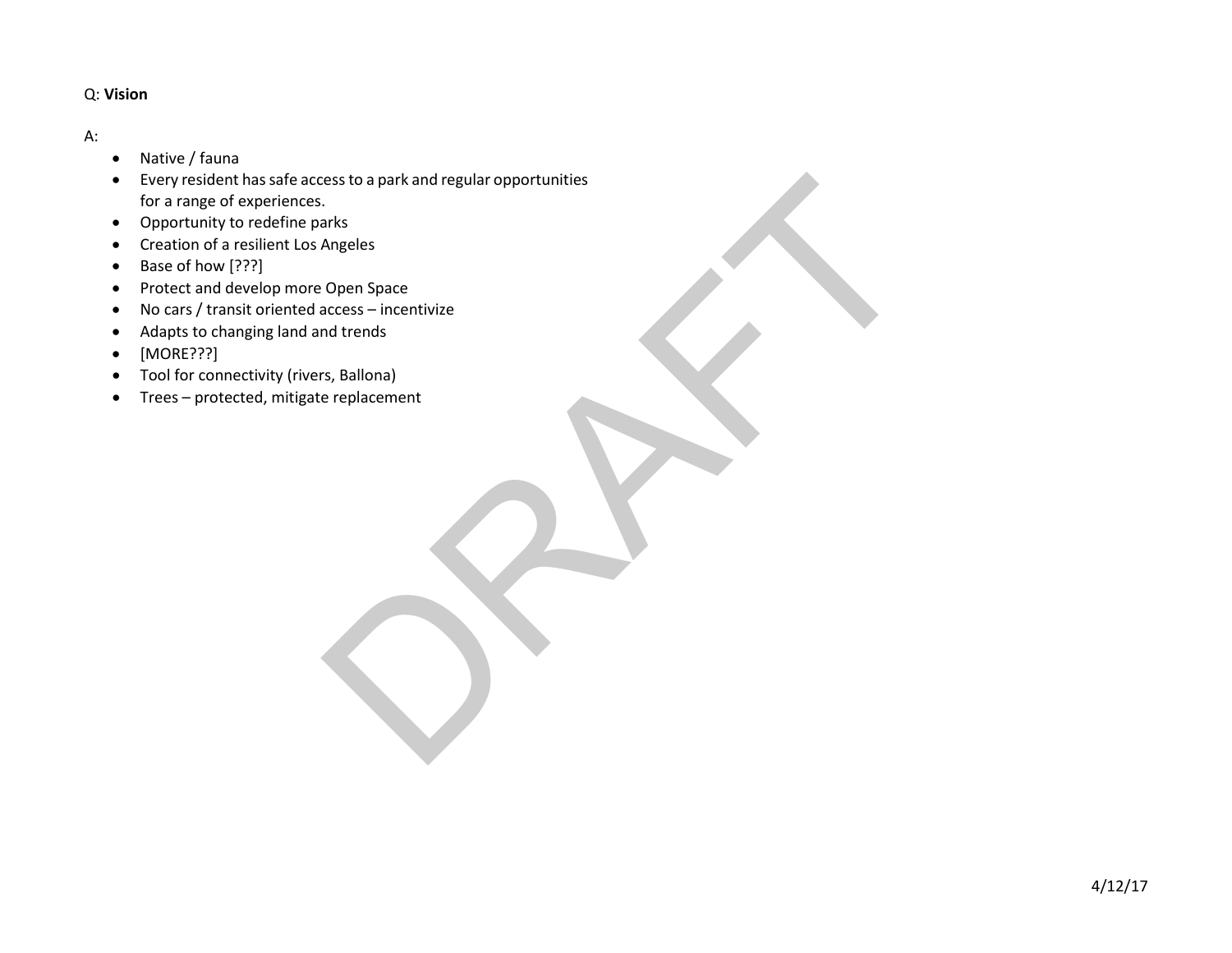## **Group 4 (Red)**

#### Q: **Values**

#### A:

- Sanity, Spirit, Temperature, nature, water, community, health, safety
- Economy
- Air quality
- Definition of Opens Space? Create our own?
- Reclaiming space over freeway
- **Opportunity**
- Cannot have a first-class city without Open Space
- Access
- Education (learning about nature)
- Had more Open Space in the 50's
- Balance, needs breathing space
- Get aggressive with Open Space and recode
- Move past "parks as just dessert"
- Equally as important to gray infrastructure
- Zoning equalizes value to land
- Identify sensitive land so that it does not get up zone, limit development e, nature, water, community, health,<br>
<br>
8. Punction, how many function<br>
Space (water, air quality, food,<br>
<br>
Space (water, air quality, food,<br>
Phorities: Air and Water<br>
Manage and recharge storm<br>
intervalses: Air and Water<br>
- A place to congregate (non-commercial)
- Natural habitat
- Equity tool
- **Resilience**
- Cost vs value
- Park as essential infrastructure
- Health
- Reflect in zoning code, distribution not just single purpose, but multi-use
- How do we add Open Space to k-town?
- Density allows us to unbuild
- Plan that recognize through the unbuilt  $-$  climate, healthy communities
- Preserving Open Space mitigates gentrification
- Plan that commits to a strategy

# Q: **Priorities**

- A:
	- Function, how many functions can you get by locating Open Space (water, air quality, food, shelter)
	- Priorities: Air and Water
	- Manage and recharge storm water
	- Community food
	- **Shelter**
	- Increase local water and air quality
	- Lower temperature
	- Increase public safety
	- Fire, Sea-level rise
	- Prioritizing access, underserved communities  $(1/4)$  miles everyone should have a park)
	- Reclaim air space over freeways
	- Resilient
	- Sustainable, native plants
	- 85% of watershed paved
		- o Need to recharge
	- Drought tolerant
	- Communities need grass for picnic
	- Local climate provide moisture
	- Prioritize maintenance
	- Big job market, big component of our workforce
	- Programs for training, workforce development, sustainable design, maintenance
	- Greater focus on strong General Plan for space accommodation for different uses (built and Open Space)
	- Safety and security, programming
	- Using plan to articulate a lot more